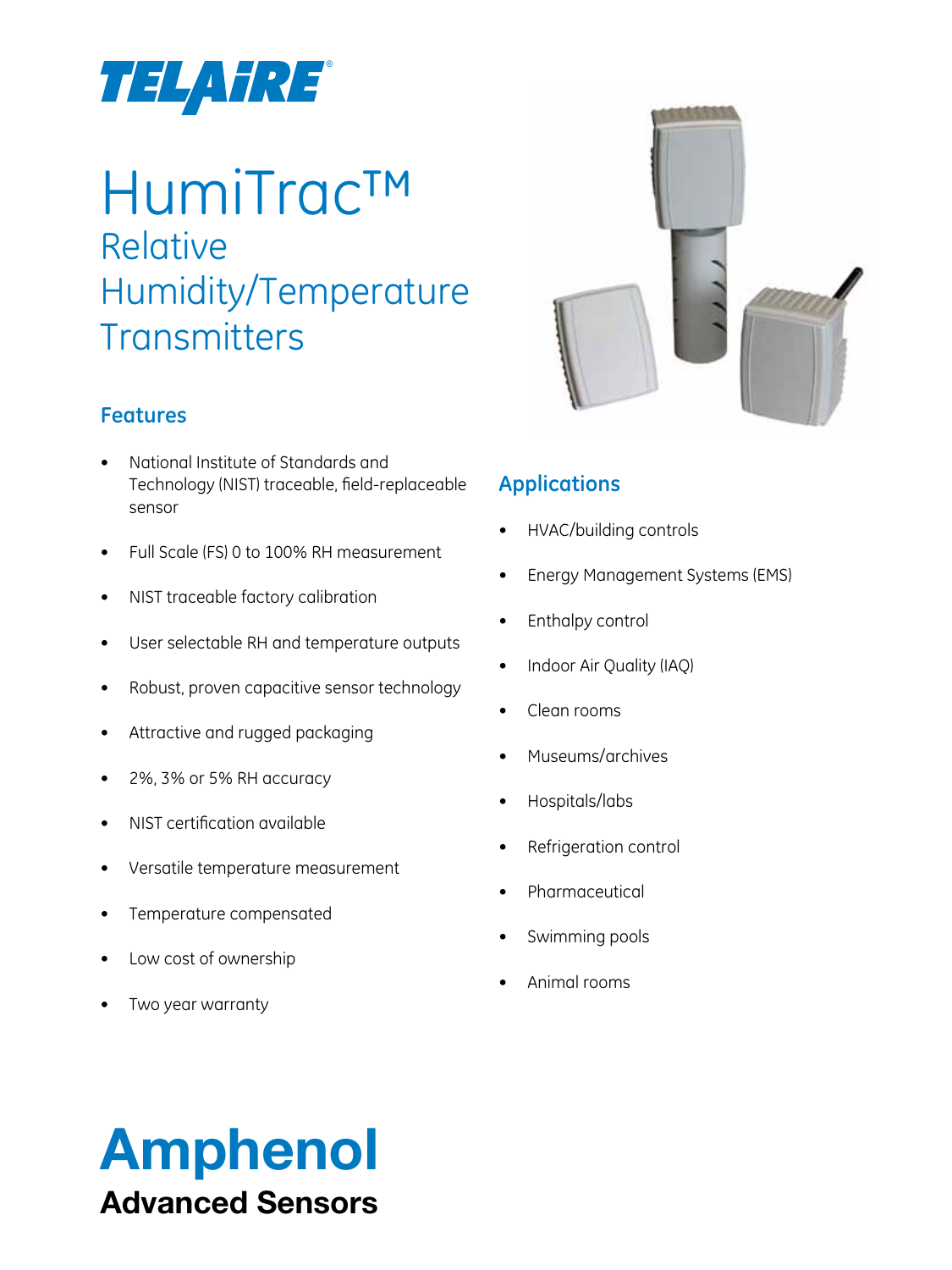## **Enhanced Field Serviceability**

HumiTrac features a National Institute of Standards and Technology (NIST) traceable, field-replaceable sensor tip module that allows the end user to replace the sensor on-site while maintaining ±2% RH accuracy and NIST traceability. The user simply powers off the unit, installs the new sensor module and powers back the unit. All necessary calibration constants are stored in the memory of the sensor module and uploaded to the transmitter instantly. This virtually eliminates the need for time consuming and costly factory calibration, while reducing downtime during service intervals to near zero.

## **Unsurpassed Sensor Performance**

HumiTrac utilizes a rugged capacitive sensor that provides full-scale 0-100% RH measurement with unsurpassed response times, linearity and stability. Recovery to condensation and chemicals is excellent and an integrated filter, plus conformal-coated module electronics ensure long life. All sensors undergo a ten hour digital calibration, certified against a primary NIST reference standard. Signal conditioned temperature versions maintain specified RH accuracy across the full operating range of -40°F to 140°F (-40°C to 60°C).

## **Maximum Flexibility**

HumiTrac is designed to be highly configurable in the field or in your warehouse. By minimizing the necessary number of configurations, Telaire reduces distributor inventory costs and provides maximum flexibility to the installer. All versions feature field-selectable outputs (0 to 5V, 0 to 10V, 4 to 20mA) and passive temperature versions incorporate both a 3K and 10K  $\Omega$  thermistor. Simple adjustment of slide switches is all that is required. Signal-conditioned temperature versions are available scaled from 32°F to 122°F (0°C to 50°C) or -40°F to 140°F (-40°C to 60°C). Custom ranges are available upon request for high volume applications.

HumiTrac is available in humidity accuracies of  $\pm 2\%$ , ±3% or ±5%, and offered in wall mount, duct mount and outdoor air configurations.



## **Rugged, Attractive Enclosures**

All HumiTrac configurations feature rugged flame retardant, UL-94V ABS plastic. Duct and outdoor air versions provide excellent weather resistance (IP42 rated). Special care has been taken in the design of the wall mount enclosure to provide enhanced airflow, increasing sensor response time and virtually eliminating the potential of "self-heating" by transmitter electronics that can lead to decreased accuracy measurements.

## **Simple, Fast Installation**

All HumiTrac models feature large removable, pluggable terminal blocks, eliminating the need to wire in a confined space and allow the unit to be prewired separate from the electronics—an especially attractive feature in unfinished construction, where exposed sensors and electronics could be damaged by moisture, drywall dust and paint. All models incorporate a retaining wire that attaches the cover to the base, allowing the installer to wire the unit without using an extra hand to hold the cover.

## **Lowest Cost of Ownership**

With a two-year warranty\*, simplified inventory management, reduced installation times and fieldserviceability, HumiTrac sets the standard in reduced cost of ownership and performance-to-price ratio.

*\*Transmitter only, one year warranty on replaceable sensor.*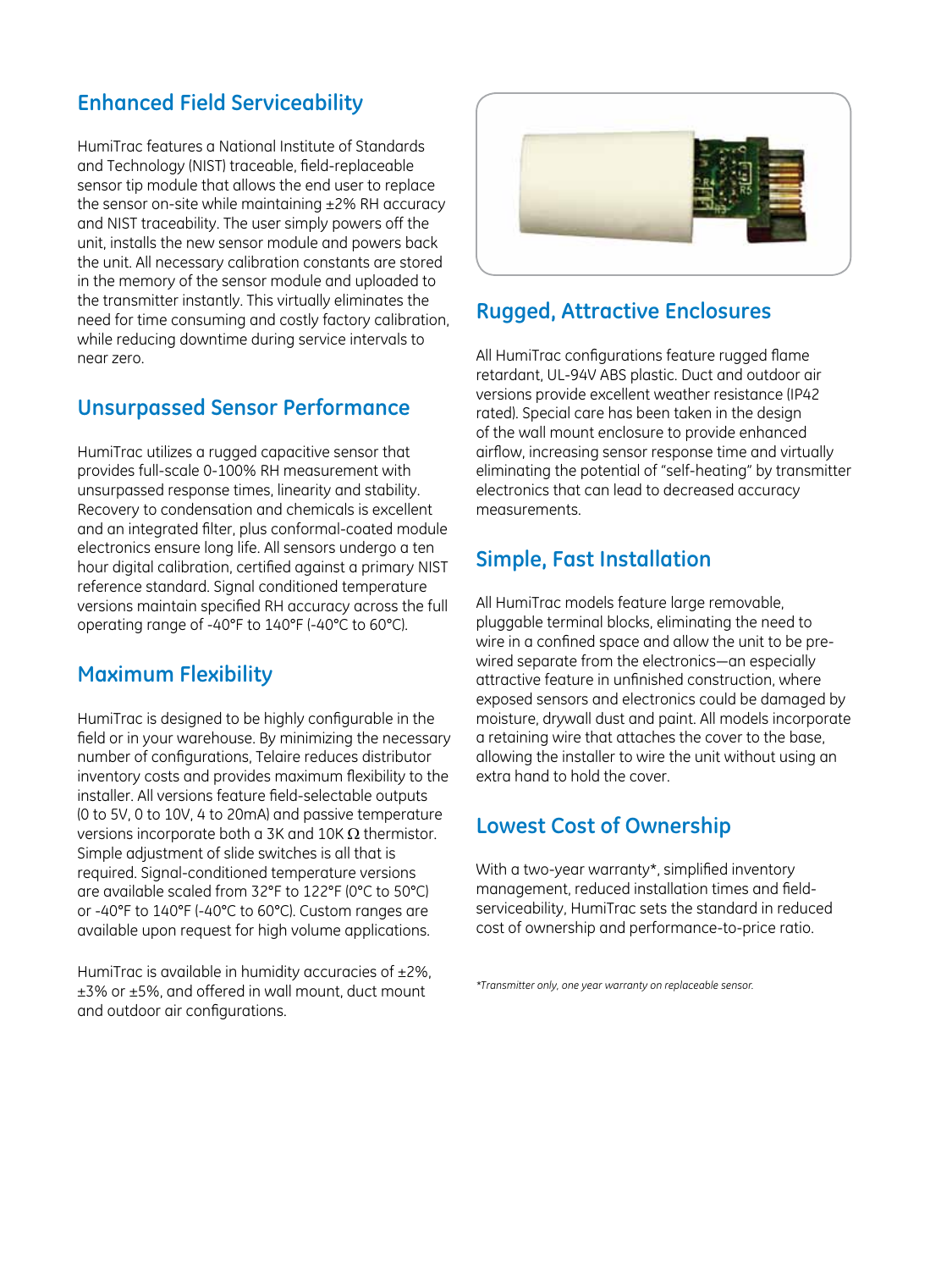## HumiTrac **Specifications**

## **Environmental Conditions**

#### **Operating Range**

- -40°F to 140°F (-40°C to 60°C)
- 0% to 99% RH (non-condensing)

#### **Storage Temperature**

-67°F to 185°F (-55°C to 85°C)

## **Humidity**

#### **Sensing Element**

Capacitive polymer sensor

#### **Accuracy at 71.6°F (22°C)**

- ±2% version: ±2% 10 to 90% RH ±5% 0 to 10% & 90-99% RH
- 3% version: ±3% @ 10 to 90% RH
- 5% version: ±5% RH @ 0 to 99% RH

*\*Includes hysteresis, linearity and repeatability*

#### **Long Term Stability**

Less than 1% drift per year, typical

#### **Temperature Effect\*\***

Delta %RH = (0.0014 x %RH + 0.1325) x T°C - (0.0317 x %RH + 3.0876) *\*\*Not applicable to signal-conditioned temperature units.*

## **Repeatability**

See accuracy statement

#### **Linearity**

See accuracy statement

#### **Hysteresis**

• < ±1.5% RH (30%RH 1h ->70%RH 1h ->90%RH 1h ->30%RH, Vair = 2m/sec)

#### **Signal Outputs**

4 to 20mA, 0 to 5V or 0 to 10V (user selectable)



*Outside Air Mount Case: ABS flame retardant IP42 rated Space (Wall) Mount Case: ABS flame retardant Duct Mount Case: ABS flame retardant IP42 rated Probe: Stainless steel*